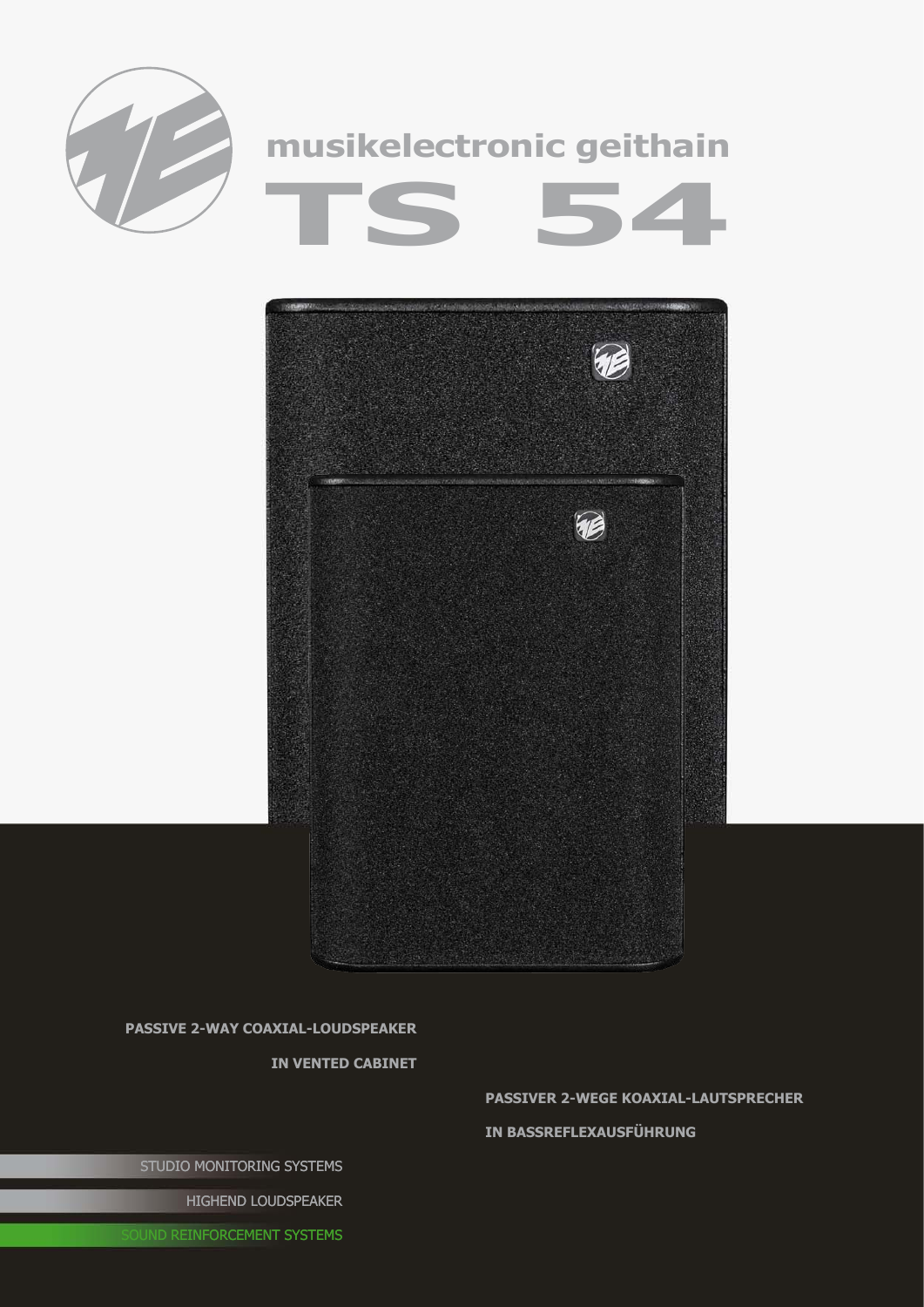**The coaxial two-way sound reinforcement**<br>
system TS54 features a compact cabinet, neutral sound colour, strong vertical focusing and high dynamics. This passive system is engineered for high class speech and music reproduction in small and middle sized auditoria. In addition it remains optically discrete because of its small dimensions. The abandonment of horn speakers results in a neutrality you only know from first class studio monitors.

The components include one 8-inch cone woofer and six 1-inch dome tweeters. The latter are effectively secured from destruction by an internal protective circuit. The coaxial arrangement ensures a homogeneous coverage and this also reduces the size of these powerful sound reinforcement systems. With bass reflex tuning TS54 reaches a lower cut-off frequency of 70Hz. The resulting bass level enables the use as a full-range system in many situations. Optionally our TT-subwoofers can be employed to extend the bass transmission range by more than one octave. Because of the strong vertical focusing, distractions by ceiling and floor reflections are effectively reduced. Thanks to both of these technical features the operation of these speaker systems in acoustically difficult environments is simplified.

A variety of available mountings provide easy assembly for almost every application. Special adapters enable a vertical column of up to two TS54 to flexibly adjust the acoustic reach to the actual case of application.

**TS 54**

**D**er koaxiale 2-Wege-Beschallungslaut-<br>sprecher TS54 zeichnet sich durch seine Kompaktheit, Klangfarbenneutralität, starke vertikale Bündelung und hohe Dynamik aus. Somit ist dieses Passivsystem für den Einsatz hochwertiger Sprach- und Musikbeschallung kleiner bis mittlerer Flächen prädestiniert und bleibt Dank seiner Größe optisch unauffällig. Der bewusste Verzicht auf den Einsatz von Hornlautsprechern ermöglicht eine Verfärbungsarmut, die man sonst nur von erstklassigen Studiolautsprechern kennt.

Die Komponenten umfassen einen 8-Zoll-Konustieftöner und sechs 1-Zoll-Hochtonkalotten. Beide sind durch eine interne Schutzschaltung effektiv vor Zerstörung gesichert. Die koaxiale Anordnung sorgt für ein homogenes Abstrahlverhalten und ermöglicht ganz nebenbei eine erhebliche Reduzierung der Gesamtgröße dieses leistungsfähigen Beschallungssystems. Mittels Bassreflex-Abstimmung erreicht der TS54 eine untere Grenzfrequenz von 70Hz. Der gebotene Basspegel ermöglicht den Einsatz als Fullrangesystem für viele Applikationen. Optional kann einer unserer TT-Subwoofer zur Erweiterung des Bassübertragungsbereichs um mehr als eine Oktave eingesetzt werden. Durch die hohe vertikale Bündelung werden zudem Boden- und Deckenreflexionen effektiv reduziert. Dank dieser beiden technischen Besonderheiten wird der Einsatz des Lautsprechers in akustisch schwierigen Umgebungen erheblich erleichtert.

Eine Vielzahl von verfügbaren Halterungen sorgen für eine einfache Montage an nahezu jedem Einsatzort. Spezielle Adapter ermöglichen eine vertikale Kombination von bis zu zwei TS54, um die akustische Reichweite für den jeweiligen Anwendungsfall flexibel anzupassen.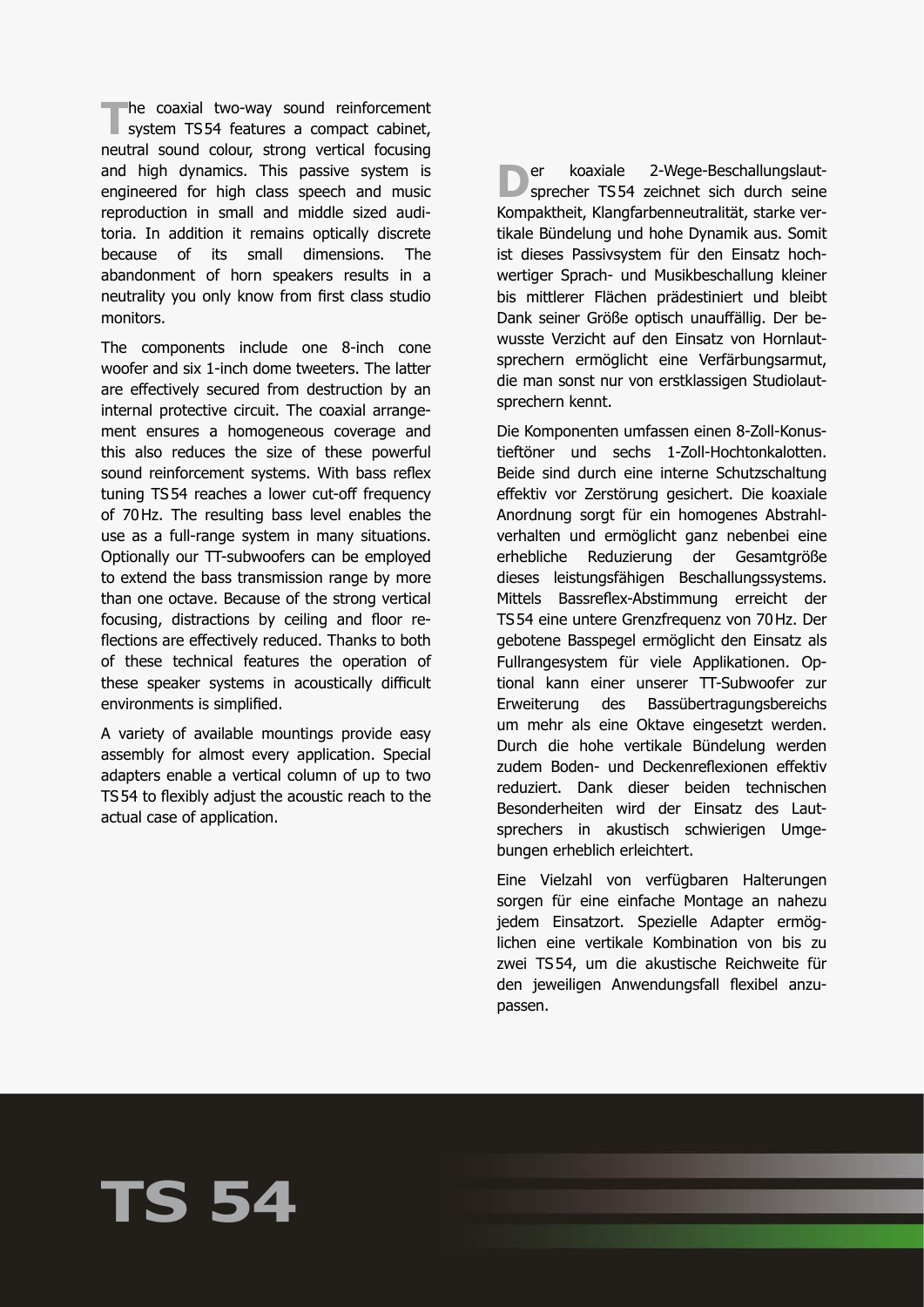## **Specifications**

Cabinet type vented cabinet Maximum SPL  $118dB$ peak / r = 1m (3'3") Frequency response 70Hz … 20kHz −6dB Coverage angle  $f > 2$ kHz 90° × 22° (H  $\times$  V) **Transducers**  LF HF **Sensitivity** measured at  $1 \text{W}$  92dBSPL / r =  $1 \text{m} (3'3'')$ Maximum input power 400W Nominal input power 200 W Nominal impedance 8Ω Electronic crossover frequency **2kHz** Directivity index see diagram Input connector 2× Speakon NL 4 (parallel) Overload protection self-resetting Weight 6.3kg (13.9lbs) Environmental specifications Operating temperature Storage temperature Relative humidity

Additional accessories (optional) security lug

 $1 \times 8$ " cone  $6\times 1''$  dome Dimensions (h  $\times$  w  $\times$  d) 350  $\times$  265  $\times$  340 mm (13.8"  $\times$  10.5"  $\times$  13.4") +15°C … +35°C (+59°F ... +95°F) −25°C … +45°C (−13°F ... +113°F)

Design of the cabinet lumber core plywood with scratch proof structure coating black RAL9005, other colours on request

stand, wall and ceiling mount elements

45% … 75%